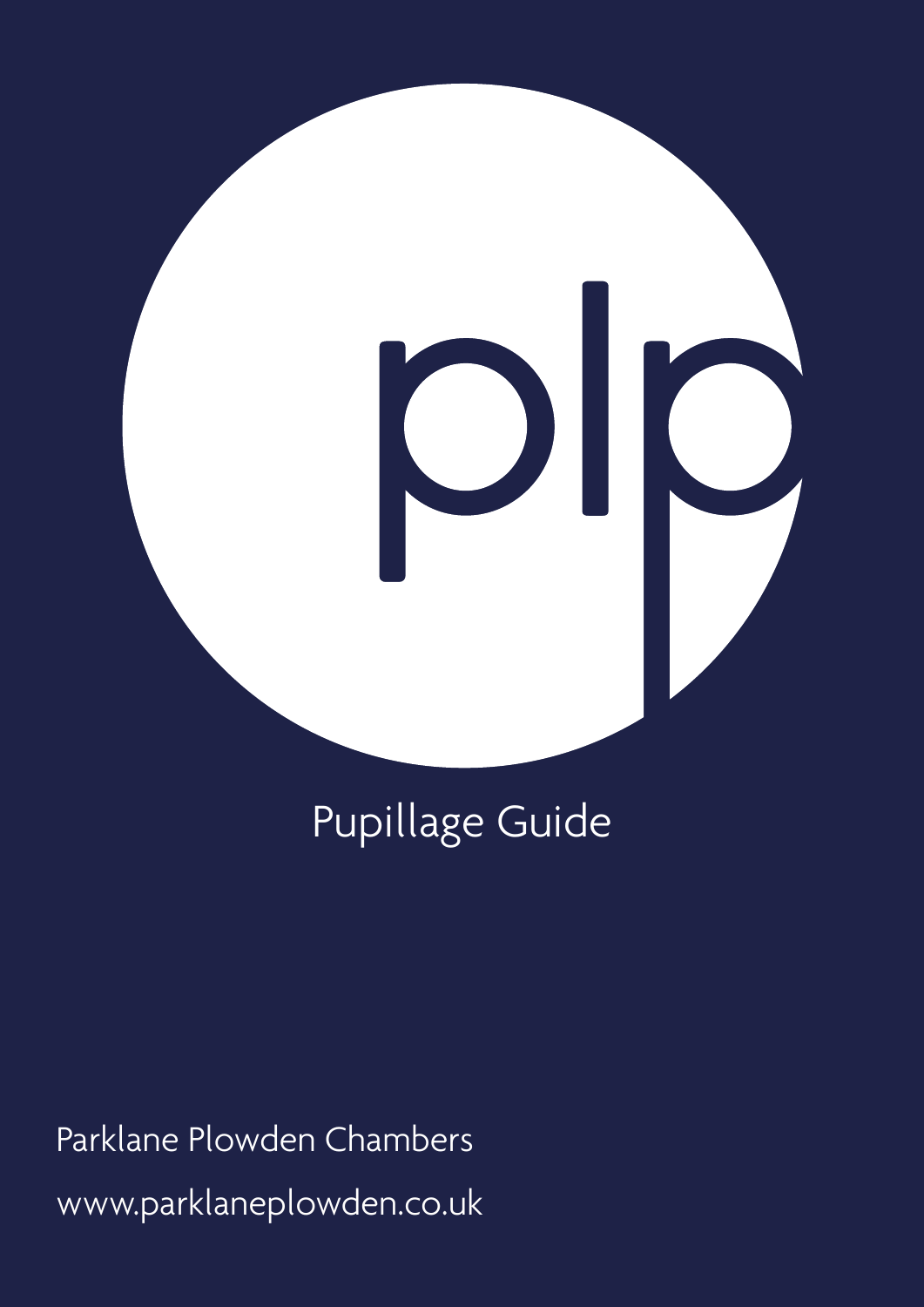# Welcome

**This guide is to provide you, our future applicant, with an insight into what a pupillage is, what you can expect during the application process and from your time as a pupil with PLP.** 

We offer specialist pupillages based within either our Civil & Employment teams, our Family Team or our Commercial and Chancery teams. We also have pupillages based in Leeds or Newcastle, with the opportunity to spend time in each of our bases.

We believe that specialising within pupillage allows pupils to quickly develop the necessary skills to immediately start practice within one of our highly rated, expert teams and forge strong relationships with solicitors from the outset.

We are committed to equal opportunities for all no matter their background. We consistently promote and aim to improve diversity at the Bar and within PLP itself.

We particularly encourage applications from those in underrepresented groups and those with disabilities.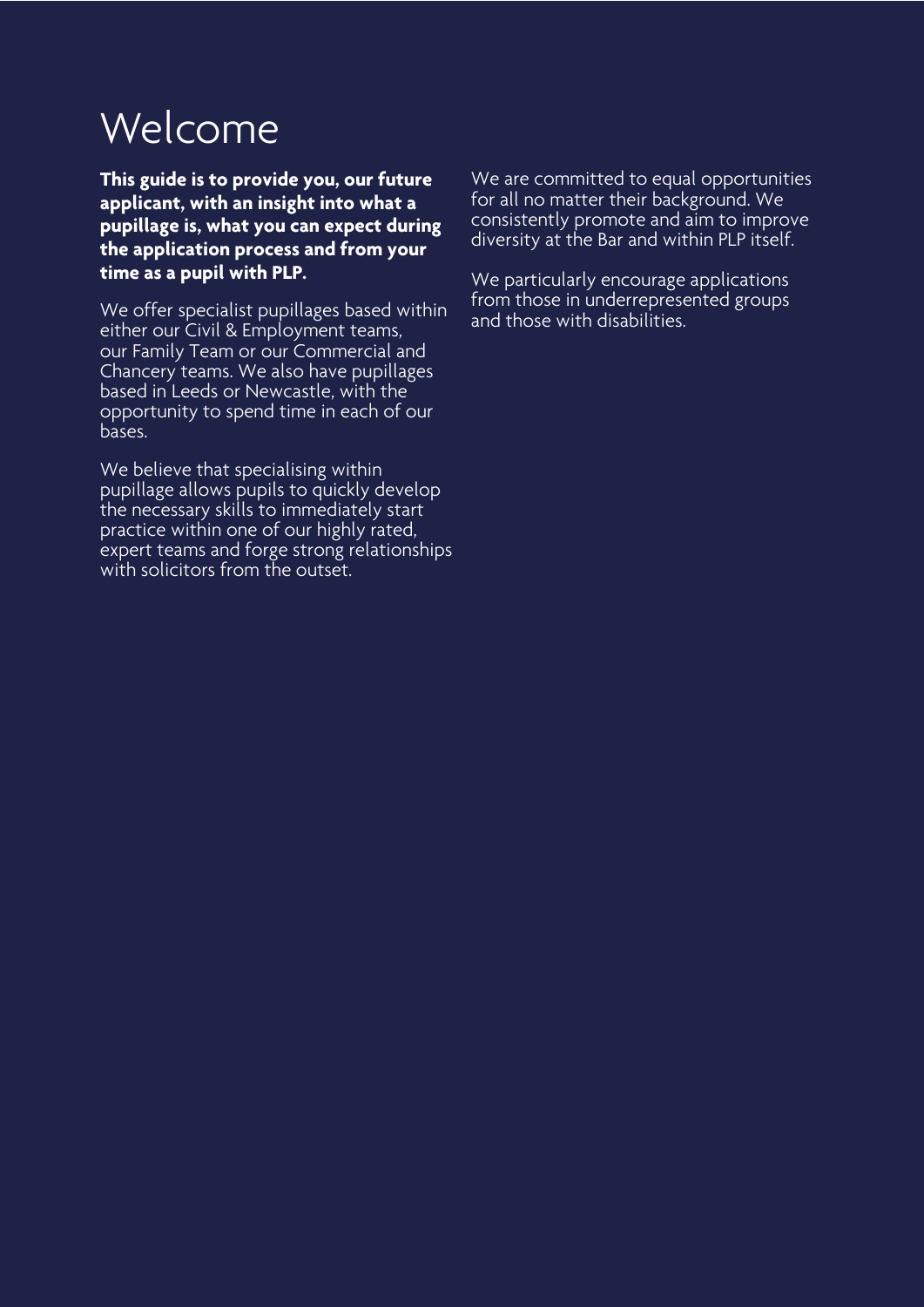## About Parklane Plowden

Parklane Plowden Chambers (PLP) is a vibrant and progressive chambers which is alive to the needs of both clients and colleagues. We have specialist teams in a number of different practice areas, all of whom have a reputation for excellence.

Our ethos is to make a positive difference in all that we do through expert advice and advocacy, excellent client care and by being the place where talented people want to be.

Formed in 2007 following the merger of Park Lane Chambers in Leeds and Plowden Chambers in Newcastle, PLP is currently home to over 100 barristers; many of whom are recognised and ranked within Chambers and Partners and Legal 500.

Our specialist teams are consistently ranked as Band 1; the highest rank possible and are supported by a stellar cast of experienced, specialist and highly regarded clerks. In recent years several of our members have been appointed to judicial positions and appeared in the Supreme Court and Court of Appeal.

We are a forward thinking set, and have a unique structure that embraces modern business practices. Unlike other chambers, PLP has an Executive Committee, which is responsible for driving growth and a Service Company which is responsible for internal operations. This innovative approach to the structure of chambers enables us to adapt to the changing legal landscape and ensure our long-term growth.

In 2021, our premises in Leeds City Centre underwent a seven-figure refurbishment which include a barristers' lounge and study to support agile working, dedicated case rooms and phone booths for remote conferences and hearings and a communal roof top terrace.

As a client-led business, we are continuingly growing and investing in the future. Every year we look for talented and motivated individuals to join us as pupils. We firmly believe that by recruiting high quality pupils and providing high quality pupillages, and excellent support for junior tenants, PLP will continue to thrive.

## Chambers of the Year 2021

The most recent awards for Parklane Plowden are Barristers' Chambers of the Year at The Personal Injury Awards 2021 and Chambers of the Year 2021 at The Yorkshire Legal Awards.

"Parklane Plowden received unanimous praise from the judging panel for a full service offering that is consistently delivered to a high standard of professionalism." said judges at The Personal Injury Awards.

The Yorkshire Legal Awards panel commended Parklane Plowden Chambers as a "dynamic set doing excellent work across a good range of practice areas."



They added: "It is also taking its corporate social responsibility activity seriously, doing a lot of charity work and providing significant pro bono support."

Click [here](http://www.parklaneplowden.co.uk/awards/) to browse awards.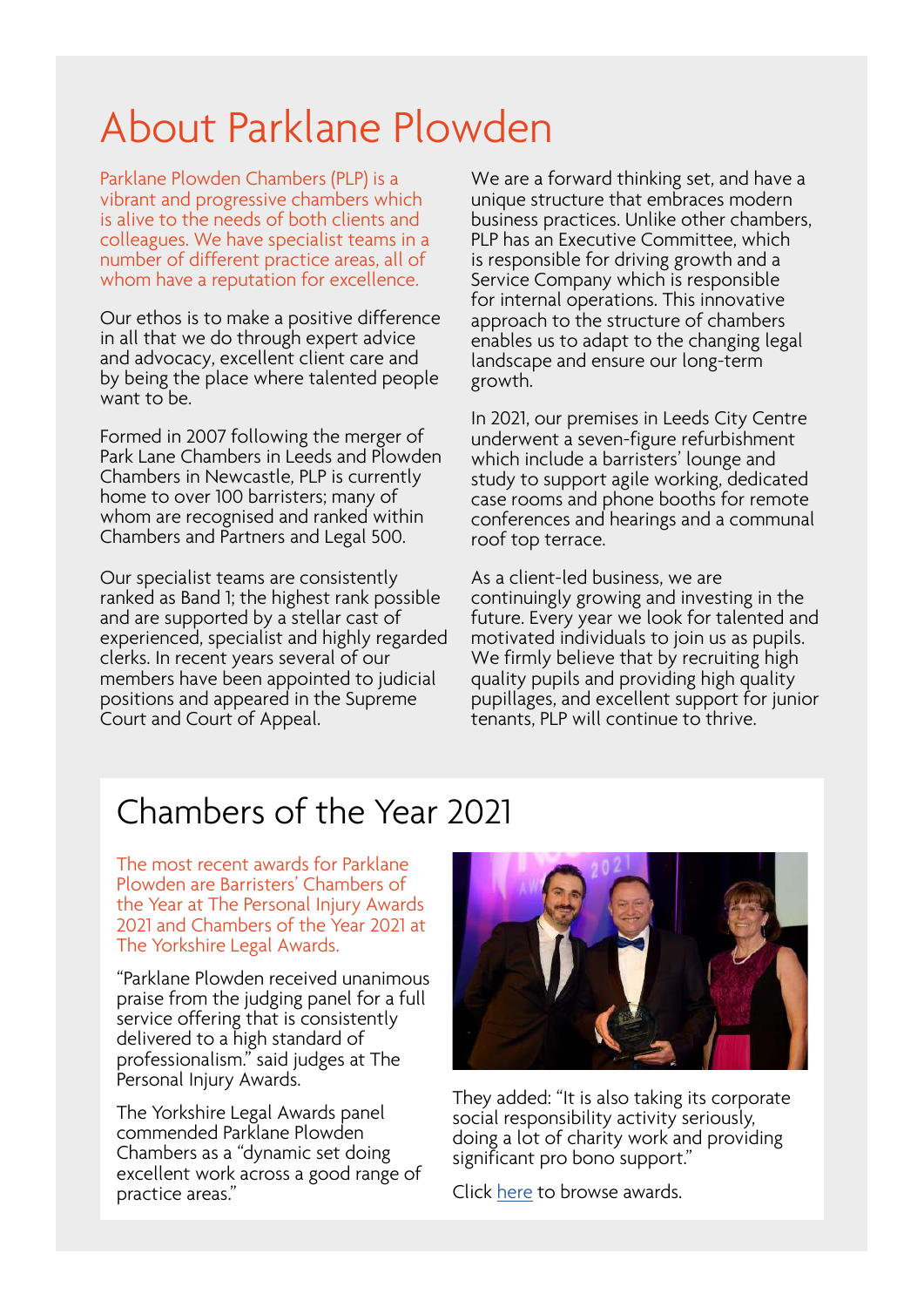## Our Core Teams

Within PLP we have the following core teams:

Civil, Employment, Commercial, Chancery and Family.

Many of our members also sit in the above practice areas as part-time judges.

## Civil

Our large number of civil barristers are highly acclaimed in the fields of clinical negligence, personal injury, credit hire, civil fraud, inquests and costs.

PLP is the only chambers ranked in the highest tiers for Clinical Negligence and Personal Injury in both Chambers & Partners and the Legal 500 in the North East.

Several of our members are also recognised as leading juniors in inquest work and costs.

Our barristers are continually commended as approachable, forward thinking and leaders in their field of expertise. We have the largest group of specialist personal injury and clinical negligence barristers of any chambers on the North Eastern Circuit. Members routinely appear in the Court of Appeal and Supreme Court on a broad range of injury law cases ranging the most complex, high-value cases involving life-changing injuries to routine fast-track cases.

Members of PLP have been involved in leading cases, such as Barton -v- Wright Hassall LLP [2018] UKSC 12 and Edwards (on behalf of the estate of the Late Thomas Arthur Watkins) -v- Hugh James Ford Simey Solicitors [2019] UKSC 54.

We act on behalf of claimants, defendants, insurers and in large scale group litigation.

## Employment

From QC to pupil, our team of specialist barristers is the largest on the Circuit and handles all levels and areas of employment work.

Our barristers are routinely involved in complex and high-profile litigation appearing in leading cases in areas such as whistleblowing, discrimination and equal pay. We are instructed by a wide range of clients including large and small private sector organisations, NHS Trusts, Local Authorities, Trade Unions and individual employees.

PLP is described as:

- the "pre-eminent employment law set" on the North-Eastern Circuit (Chambers & Partners 2021).
- "providing extensive and thorough advocates of the highest calibre in employment disputes". Members have "extensive experience across a panoply of employment matters" which is why it is the "go to chambers for employment law" (Legal 500 2021).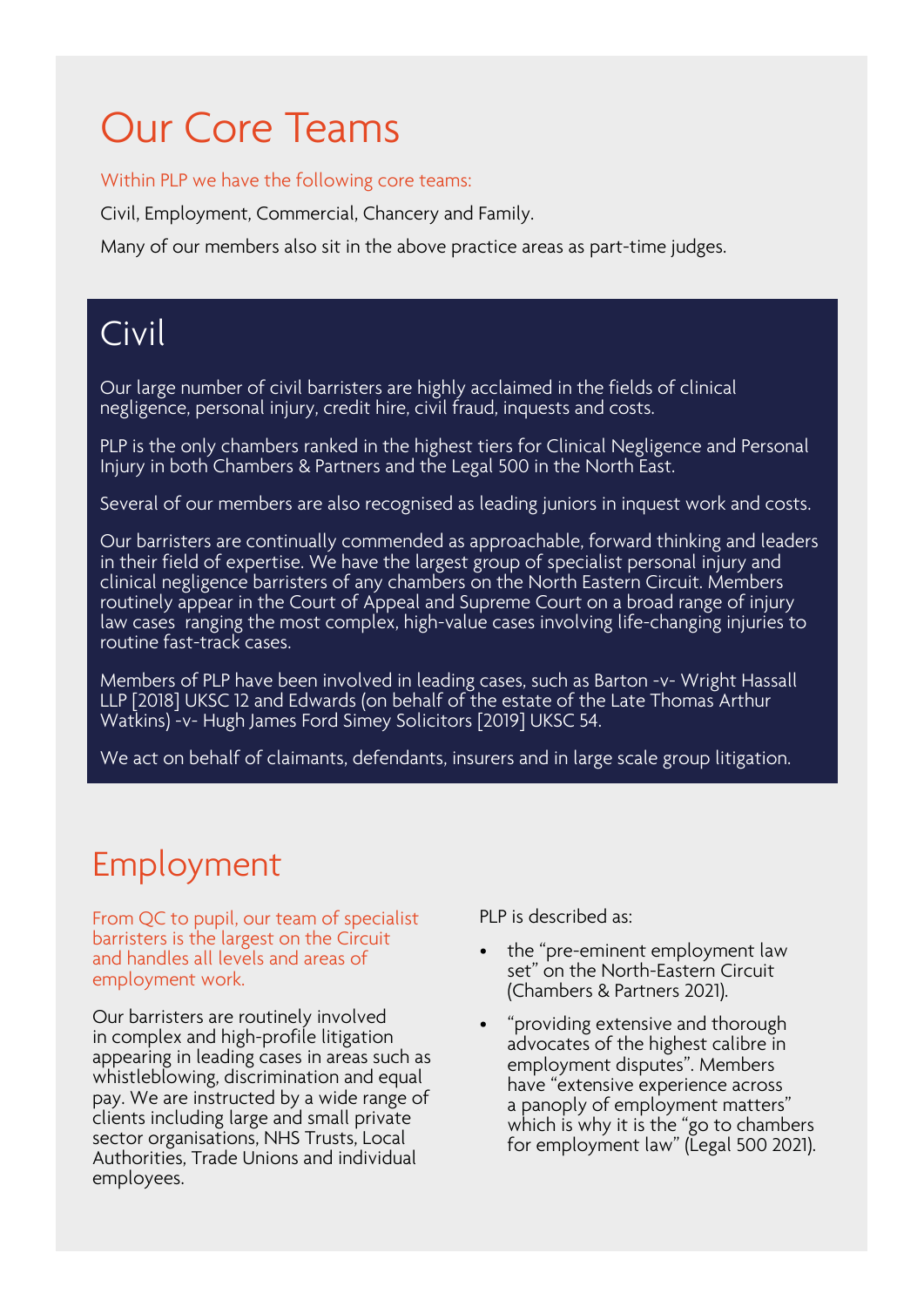## **Commercial**

As well as providing litigation services, members of our commercial team deal with noncontentious commercial and intellectual property work including advisory work and the drafting of complex bespoke documentation.

Our team has particular expertise in relation to contractual, company, partnership, banking, sale of goods, insolvency, intellectual property and technological disputes, commercial property disputes as well as related professional negligence claims.

Members of PLP have also gone on to judicial appointments including a previous member who was recently appointed as the Specialist Civil Judge in the Property and Business Court in Newcastle.

## **Chancery**

PLP has one of the largest specialist probate, inheritance and trusts teams outside of London.

Our chancery team is consistently ranked in Band 1 (Chambers and Partners 2021) and in Tier 1 (Legal 500), and is held in high regard as a "high quality chambers" for its chancery offering (Chambers and Partners 2021). Several of our barristers are also individually recognised by the legal directories.

Members deal with both contentious and non-contentious work at all levels of seniority and complexity. This includes probate claims, inheritance issues, trusts, property, tax matters and Court of Protection applications.

## Family

Members of our family team deal with both public and private family matters.

PLP has more than 40 specialist family law practitioners, including two much sought after QCs. Members appear at every level of the family courts, including regular appearances in the High Court and Court of Appeal.

Our family team is noted as "a strong set of barristers, with a wide variety of skills and personalities" with "real strength and depth in private children law matters" (Legal 500 2021).

PLP is also "a first port of call for instructing solicitors handling care proceedings" and "possesses impressive strength in financial remedy cases" (Chambers & Partners 2021).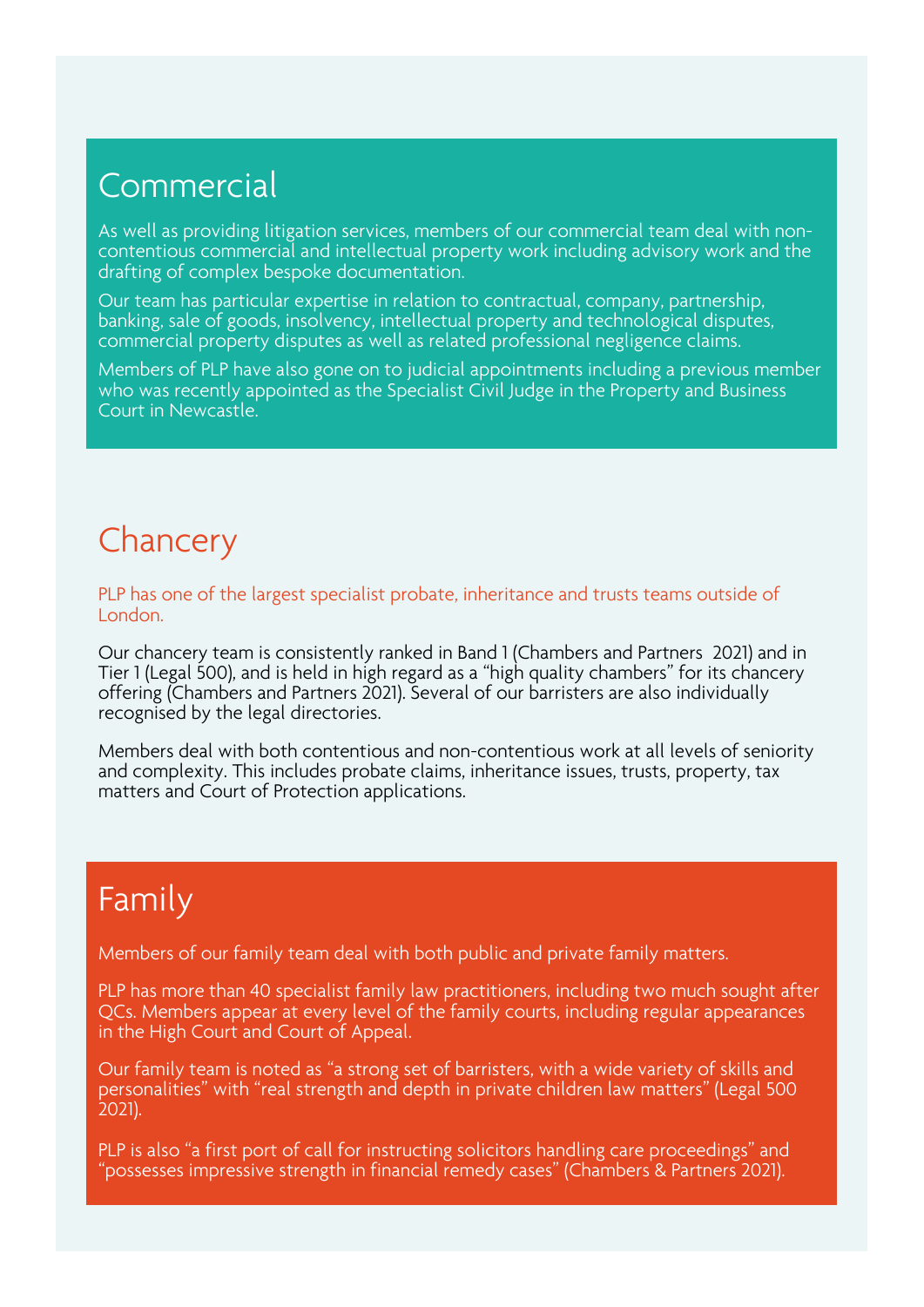# The application

Applications are made through Chambers' Application Form which will be available on our website prior to the applications window opening and can be found here: **[www.parklaneplowden.co.uk/pupillage](http://www.parklaneplowden.co.uk/pupillage)**

Depending on which pupillage you are applying for, the Application Form and Equal Opportunities Monitoring Form should be sent as a separate attachment to:

#### **[pupillagecivil@parklaneplowden.co.uk](mailto:pupillagecivil@parklaneplowden.co.uk)**

with "Civil Pupillage Application" in the subject line.

#### **[pupillagefamily@parklaneplowden.co.uk](mailto:pupillagefamily@parklaneplowden.co.uk)**

with "Family Pupillage Application" in the subject line.

#### **[pupillagecommercial@parklaneplowden](mailto:pupillagecommercial@parklaneplowden.co.uk)  .co.uk**

with "Commercial/Chancery Pupillage Application" in the subject line.

It is mandatory for all Chambers to comply with the Pupillage Gateway timetable. The closing date for applications to PLP will therefore be the last day permitted under the Gateway Timetable each year.

Each application form is anonymised before it is reviewed by at least two members of Chambers.

We are looking to recruit exceptional candidates and consider each application based upon the following criteria:

- Oral Advocacy/Communication Skills;
- Written Communication Skills;
- Interpersonal skills;
- Analytical Thinking;
- Drive and Determination;
- Sound Judgment;
- Resilience and the ability to work under pressure;
- Dedication to our core practice areas and commitment to being based on the North East.
- Academic Background (we generally expect candidates to have, or be predicted to have a 2:1 university degree. However we will consider all applications on their merits, particularly if there are exceptional circumstances).

Further details of our selection criteria, and how we asses them, can be found on our website.

There is no bar to applicants who have applied previously.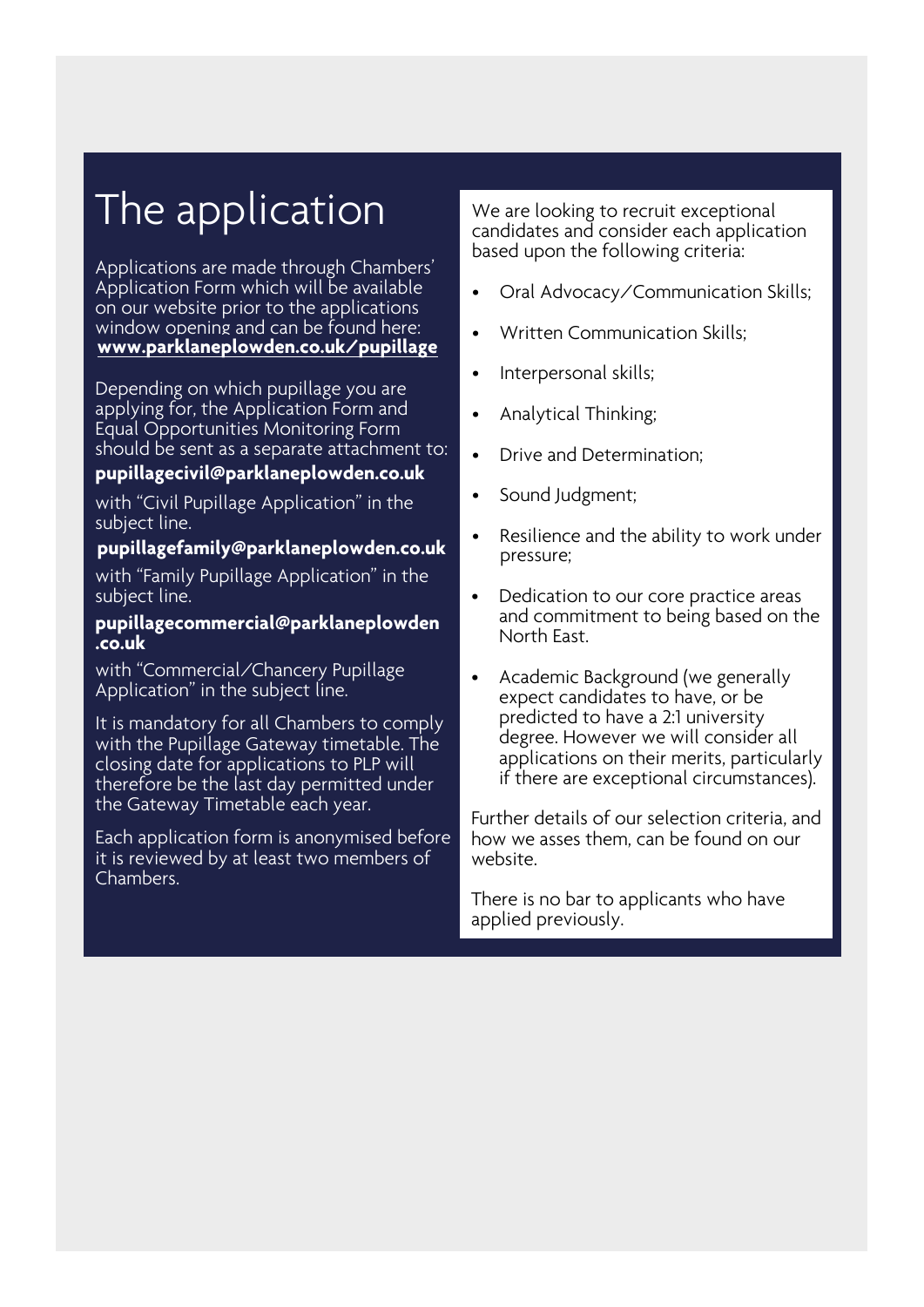## The interviews

First round interviews will be shorter than second round interviews and do not usually last more than 30 minutes. At the first interview you will meet between 3-6 members of chambers. You may be given a legal problem question to consider in advance of the interview or on the day of interview. The aim during the first interview is to find out about you as a candidate and assess the extent to which you meet our selection criteria.

Only a limited number of candidates will be interviewed at longer second round interviews. The second round interview usually involves an advocacy exercise and/ or a legal problem question.

We know that some candidates are often at different stages of their careers. Some are still at university and have no real experience of our practice areas. Others have had experience of working as an advocate in the relevant area. Allowance is made for this. We aim to assess potential. Our problem questions are designed to be solved by analytical skills and intuition rather than pre-existing knowledge.

We are generally unable to give feedback to candidates who are not offered an interview but do give feedback to candidates unsuccessful at interview. We are very conscious of the levels of preparation and effort that go into attending pupillage interviews.

### Tenancy decision

Before the end of the 12-month pupillage, our Pupillage Committee liaises with each pupil supervisor and undertakes a review of all feedback and makes a recommendation to the Head of Chambers. The Head of Chambers then seeks the views of members in accordance with our Constitution.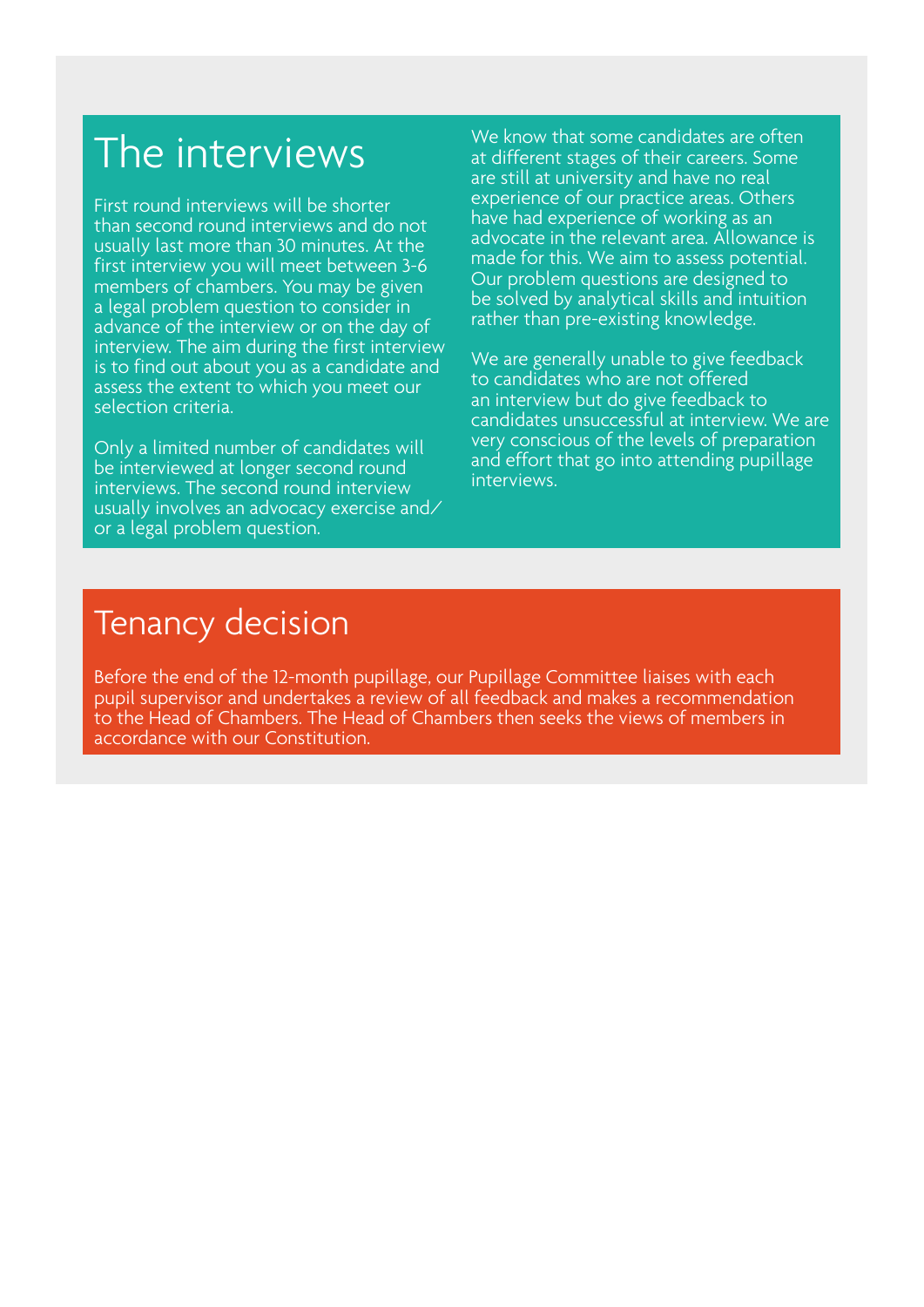## What to expect during pupillage

Full details of our Pupillage Programme can be found on our website.

In the first six months, pupils will have an opportunity to undertake work in their specific practice area.

Pupils will predominantly spend time with their pupil supervisors but will also shadow different members of the team during cases which may be particularly interesting and or useful for the pupil to see. We believe that this allows the pupil to see a variety of work and working styles.

By the end of the 'first-six', each pupil will have been assessed against the standards set out in the Professional Statement such that they can pass into their 'second-six' and begin undertaking their own cases. However, pupils are not then on their own. We ensure support continues throughout second six via the pupil supervisor, a junior tenant mentor, a group of very supportive juniors all available to help at a moment's notice via the junior's Whatsapp group and, of course, members of the Pupillage Committee.

We offer a friendly, progressive and 'open door' working environment. Pupils will frequently encounter members of all levels of seniority and from all teams within PLP.

All of our pupillages are funded by an overall package worth at least £30,000 over the 12 months made up as follows:

- An award of £12,500 for the first six months to be paid pro rata at the end of each month;
- Guaranteed receipts of at least £17,500 for the second six months.

In fact, we expect our pupils to generate income significantly in excess of the guaranteed receipts in their 2nd six. Based on past experience, we anticipate billing in the first full year of fee generating practice to comfortably exceed £50,000.

Chambers will pay for each pupil's reasonable travel and accommodation expenses incurred during the course of pupillage when accompanying members of Chambers, the cost of all compulsory training courses and travel expenses to attend such courses and the costs of attending Mess on Circuit.

At the start of the first six months, Chambers will provide each pupil with an advance to cover anticipated expenses in the month ahead.

# Help, support and mentoring

We offer help, support and advice at all levels in PLP.

Not only is there an 'open-door' policy for all but we have a formal mentoring scheme throughout all practice areas and levels of seniority in chambers. This ensures that help and support does not cease once pupillage does.

We appreciate that life as a barrister (and working within Chambers) can be challenging at times. We therefore try and ensure that PLP is as collegiate and supportive as possible. This includes fellow tenants at all levels, chambers directors, clerks and staff.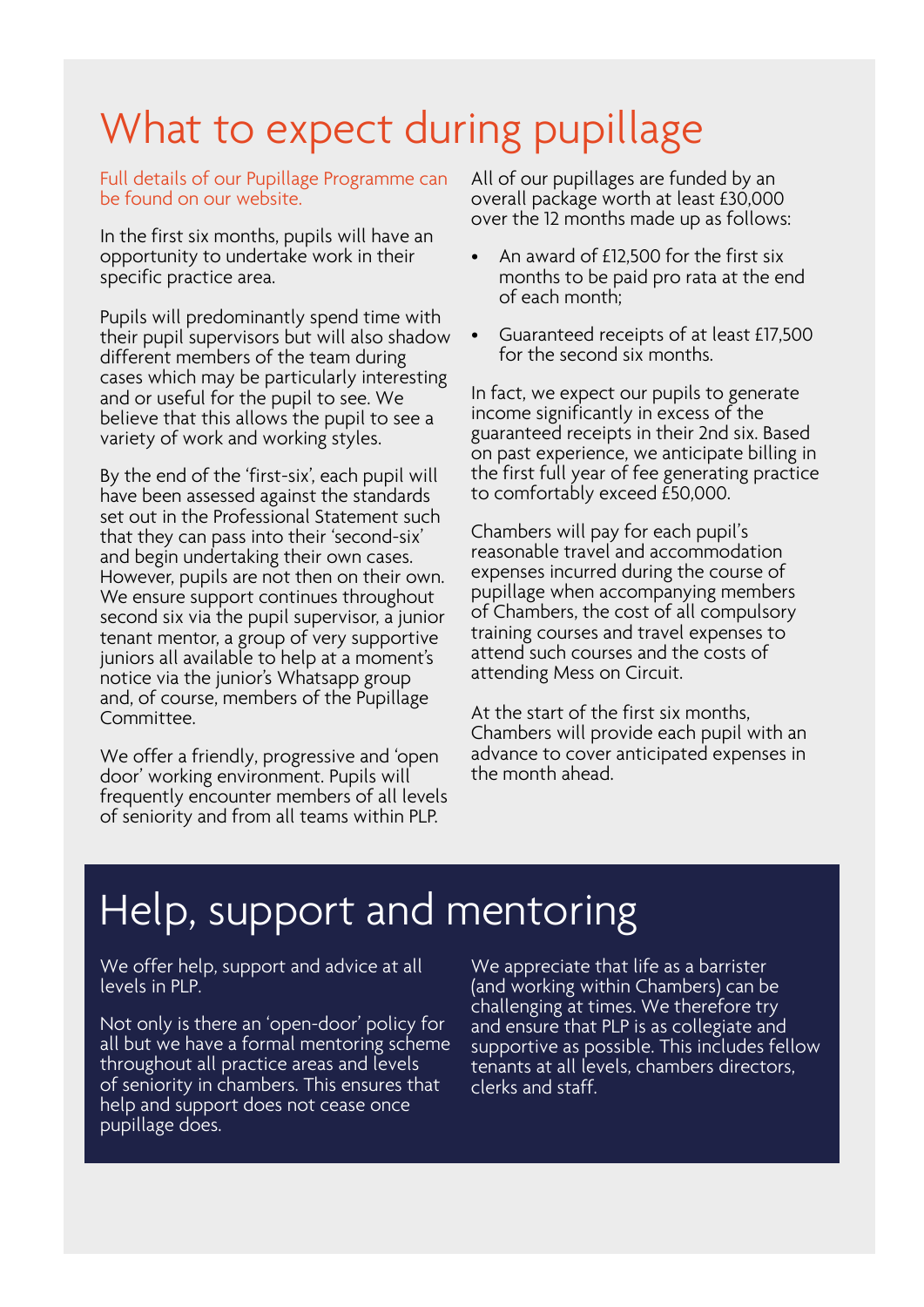## Pupil Supervisors

Pupil Supervisors are picked by the Pupillage Committee once successful candidates have accepted their offer of pupillage at PLP.

This enables us to match candidates with suitable members of Chambers in practice areas in which candidates have a particular interest.

Our pupil supervisors will provide each pupil with a training programme which will ensure they meet the competencies in the Professional Statement.

Pupil supervisors provide informal, ongoing feedback throughout pupillage. Pupils will

also have regular contact with the Head of Pupillage with each team. This ensures that the pupil has another familiar point of contact within Chambers and means that in the unlikely event of a problem arising, this can be addressed as swiftly as possible.

Periodic formal appraisal meetings with the pupils are undertaken with a member of the Pupillage Committee to ensure that every pupil is on track to meet the standard required for a Provisional Practicing Certificate at the end of first-six, and to complete pupillage.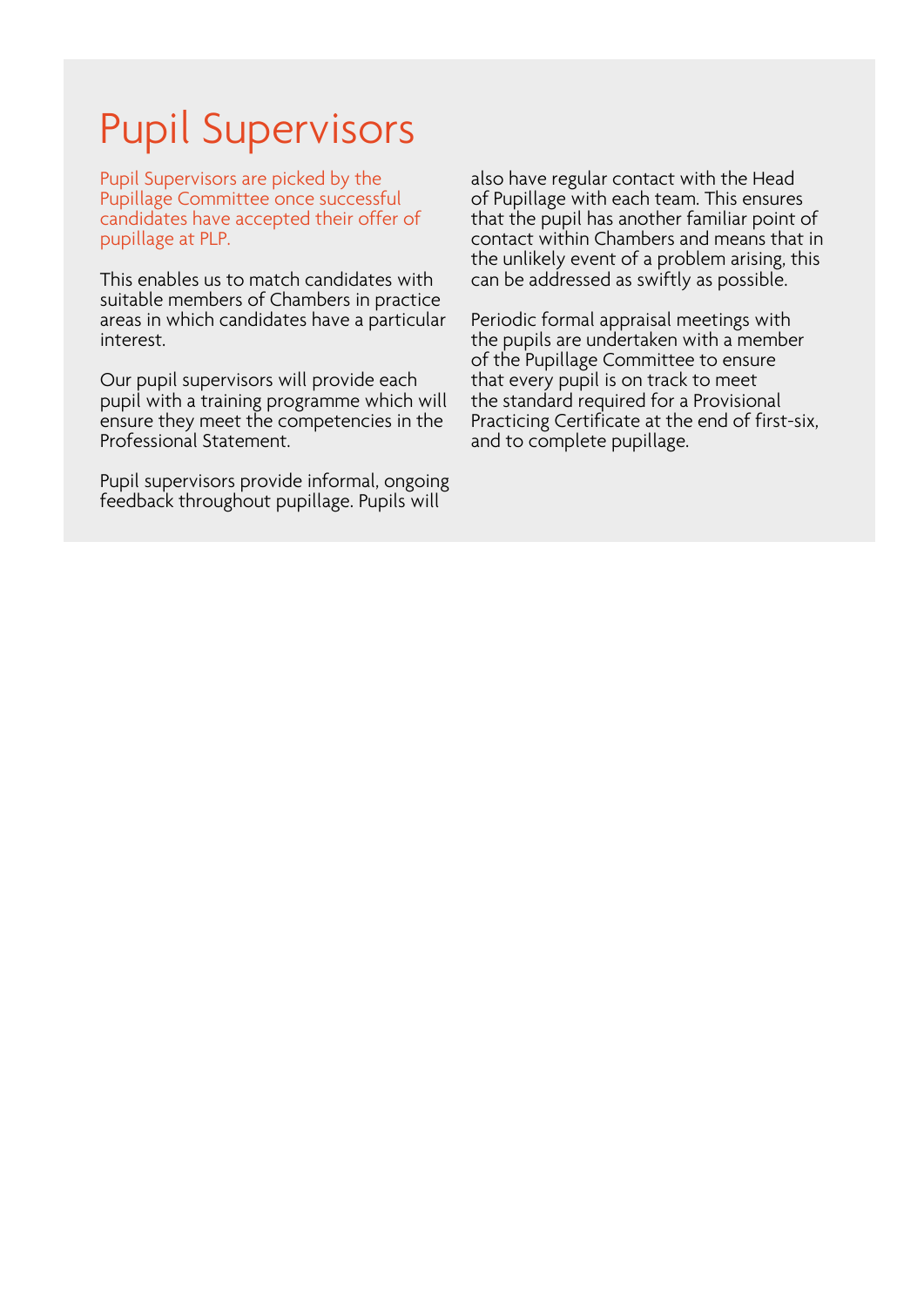# Pupil Insight #1

Former civil pupil May Martin gives her take on pupillage at PLP

My pupillage was a civil pupillage split between two supervisors, one who specialised in PI & Clin Neg, and the other in Employment.

The pupillage experience was slightly strange as COVID-19 meant that Chambers was much quieter than usual. I was keen to spend time actually with my supervisor, as opposed to working remotely, and both of my supervisors were happy to come in so we had that face-to-face contact.

During First Six, a typical day would involve observing a hearing or working on papers, drafting Particulars of Claim or advices. For hearings, I would receive the papers in advance and I was encouraged by my supervisors to treat the case as if it was my own and to think about how I would prepare it. My supervisors would set tasks such as preparing a cross-examination, and then we would sit down and compare our approaches.

Second Six was a bit of a whirlwind. Chambers tries to make sure that you are only in court three days each week so that you still have chance to spend time with your supervisor. I loved being in court but I actually found it really helpful to have time with my supervisors each week to discuss things about my own cases and continue to learn by watching my supervisors conduct hearings.

The overwhelming feeling that I had during my pupillage year was support. People went out of their way introduce themselves and to let me know that I could come to them if I had questions about anything.

Pupillage is a year full of asking questions, so it was brilliant to know that I could ask anybody in Chambers, no matter how senior, and that they would be more than happy to help. Chambers really is a collegiate place, everybody has each other's back, and that was so important to me during pupillage.

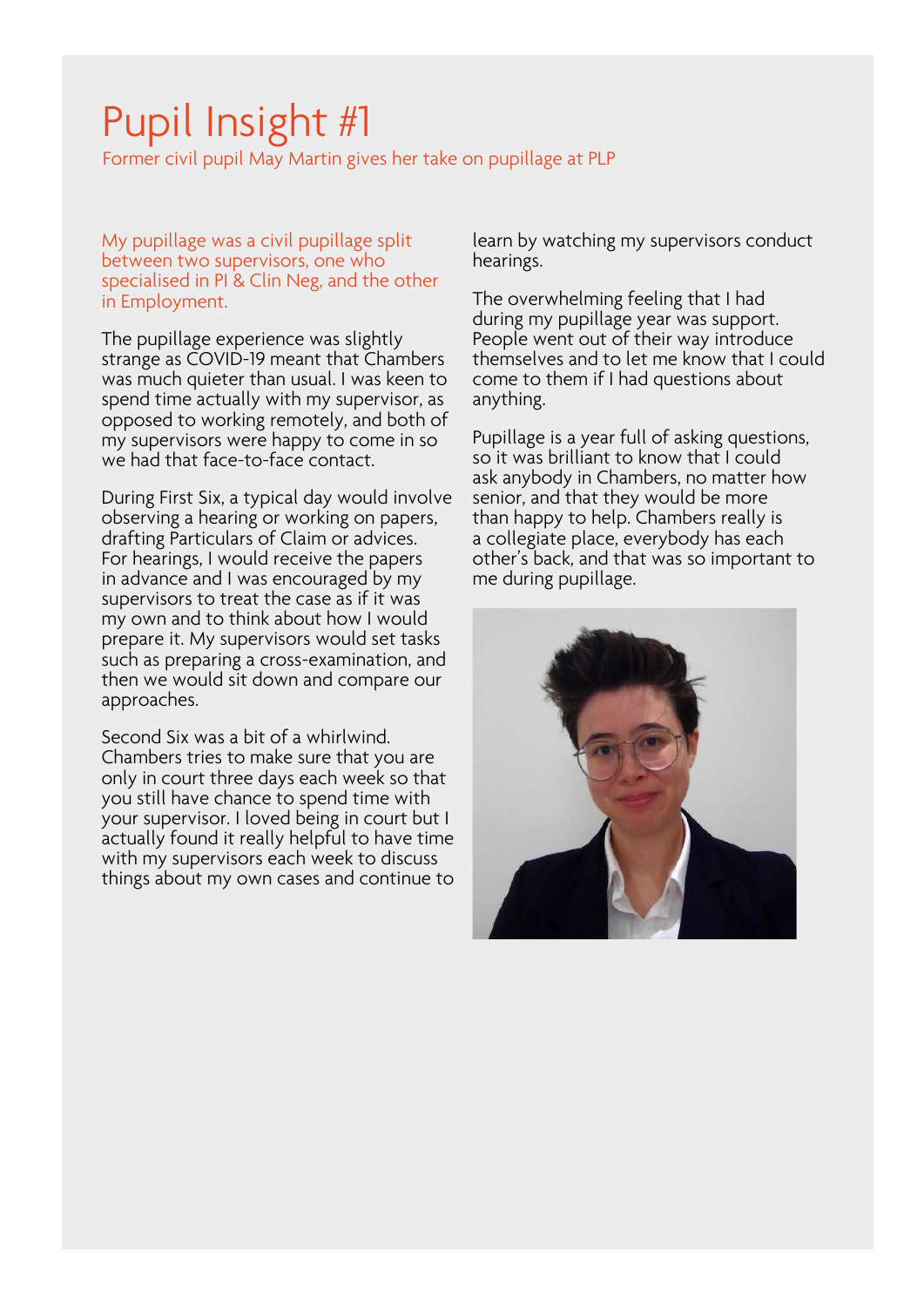# Pupil Insight #2

Former family pupil Patric Hulley gives his take on pupillage at PLP

A specialist family pupillage at Parklane Plowden involves exposure to all areas of children work, both public and private, alongside matrimonial finance work.

During first six most days will be spent attending court hearings with your pupillage supervisor, or other members of Chambers. On average, throughout my first six I spent 4 or 5 days a week attending court hearings. Alongside hearings there is time spent reviewing papers and drafting documents such as orders, position statements, skeleton arguments, and attendance notes. It is an intensive period, with a steep learning curve, but I found it enjoyable and rewarding.

On average during second six I would have 3 matters of my own per week and would spend the additional time preparing for upcoming hearings or continuing to attend hearings alongside other members of Chambers. As second six progressed I took on an increasing case load, to include 4 and 5-day trials.

Chambers encourages a close and intensive working relationship between pupils and supervisors. During first six this will involve regular meetings, post hearing de-briefs and discussions about upcoming hearings.

During second six, supervisors take a more overseeing role, but remain available for discussions about issues within cases, advice on approaches to take and a sounding board for any issues that you may be experiencing.

In addition to supervisors, Parklane Plowden fosters a very supportive and collaborative working culture, with other members of Chambers of all seniority willing to give their time and advice at short notice as and when required. At no time during a pupillage at Parklane Plowden will you feel that you are out on your own. This feeling has continued through into tenancy.

Pupillage at Parklane Plowden is a thoroughly enjoyable experience. It is intense, you will have long weeks at times, dependant on the workload of your supervisor or your own diary, and it requires commitment from you as the pupil, but the reward comes in completing a specialist pupillage in a highly regarded set that will lay the foundations for a successful future career at the Bar.

Gaining tenancy in Chambers will allow you to work alongside a friendly and supportive team of excellent barristers.

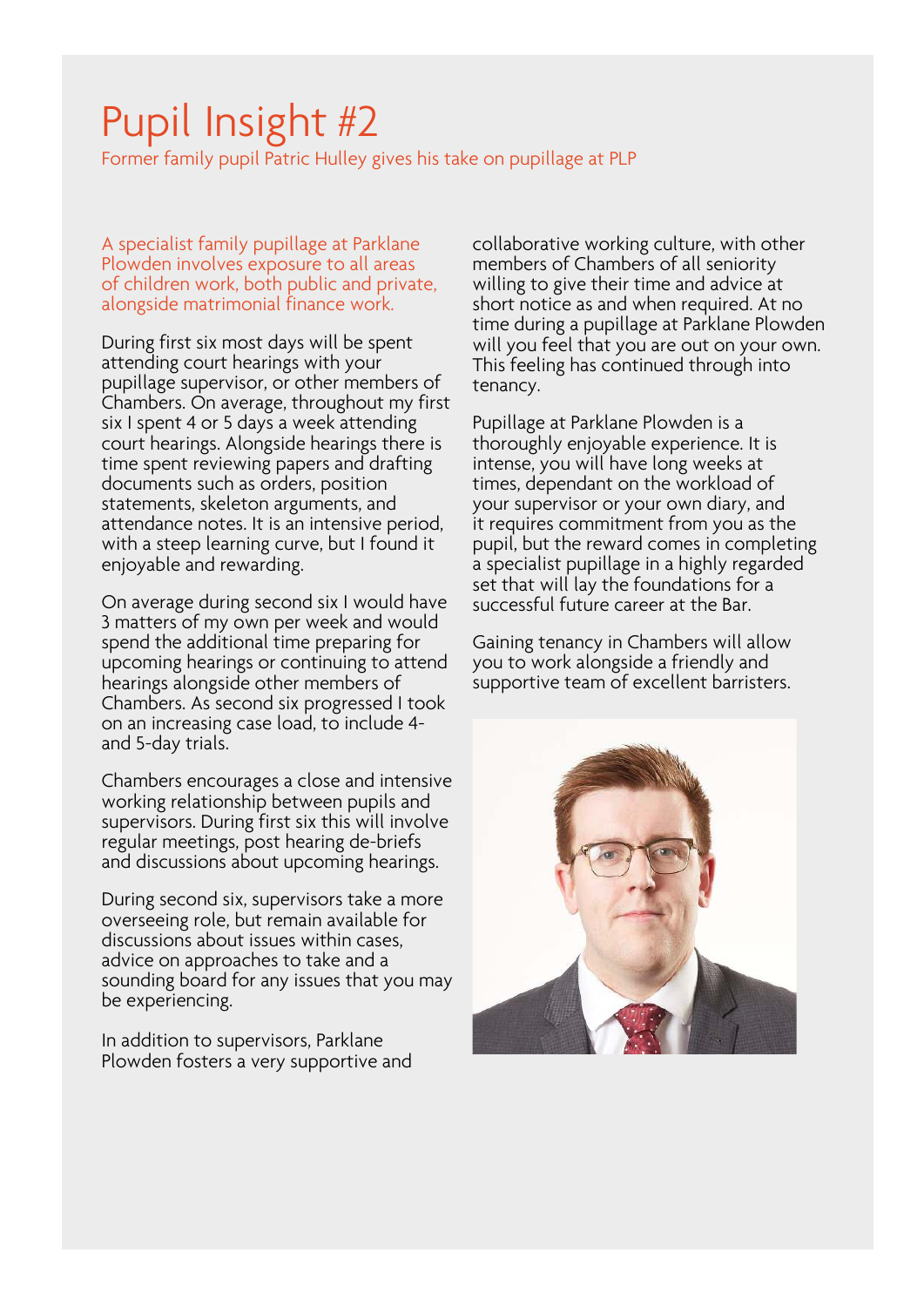## Pupil Insight #3

Former chancery and commercial pupil Holly Challenger gives her take on pupillage at PLP

I joined Parklane Plowden Chambers in October 2020 as a chancery and commercial pupil and accepted an offer of tenancy in October 2021.

During my first six months of pupillage, I observed a range of hearings, conferences, and mediations in a wide range of matters. As a chancery and commercial pupil, I was not in Court every day; instead, my time was split between paperwork and attending hearings and/or conferences with clients.

I found that the structure of my first six prepared me as well as possible for my second six and was reflective of the balance between Court and paper work that I undertook during second six.

My supervisor and my clerks ensured that I was able to observe a wide range of hearings. I was also provided with ample opportunity to practice my drafting and advisory skills.

As well as working with my supervisor on a range of interesting and complex cases, I also attended hearings and conferences with some of the more junior members of Chambers, as well as taking the opportunity to discuss their advisory practises with them. This was particularly useful when I started 'on my feet' in my second six.

During my second six, I accepted instructions in a range of chancery and commercial matters; from claims for breach of contract to claims for the removal of personal representatives (and everything in-between).

I also had the opportunity to develop my advocacy skills during the course of several trials, as well as other hearings. For example, I regularly attended Court for possession hearings and also represented clients at Costs and Case Management Hearings, both in person and remotely.

Towards the end of my pupillage, I undertook a three-day trial in the High Court in relation to a probate dispute concerning the validity of a Will; an opportunity I never expected so early on in my career.

Despite the fact that I was taking on my own work during my second six, help was never far away. I have found the atmosphere within Chambers to be supportive and welcoming, with members always willing to listen and provide advice and guidance where necessary.

Despite much of my first six taking place during lockdown due to the pandemic, a great effort was made to induct me into the social side of Chambers, and I now consider many of the members to be friends as well as colleagues. I never expected pupillage to be an easy year, and it is without doubt a steep learning curve, but I enjoyed it far more than I ever expected to.